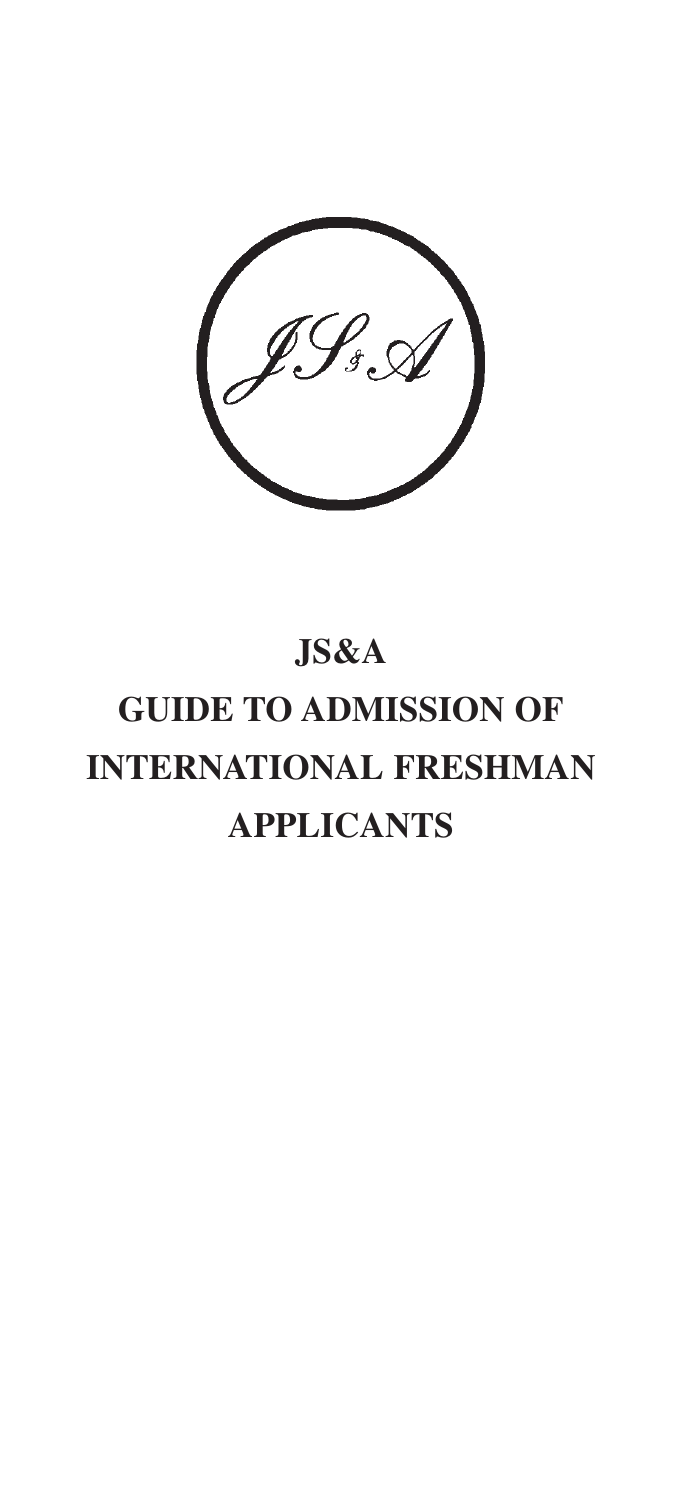## **INTRODUCTION**

This publication was created by JS&A evaluators to assist admission officers in recruiting and advising international freshman applicants. This is not an all-inclusive publication; only the most prominent academic high school qualifications are covered. Therefore, this publication should be used in conjunction with more complete publications published by AACRAO and NAFSA. In addition, to ensure that the academic credentials submitted by international applicants are authentic, a review by an experienced international admission officer or a reputable foreign credential evaluation service is highly recommended.

## **CONTRIBUTORS:**

Josef Silny, President

Tiera Biesinger Brooke Bodkin Daryl Buford Hilda Caputo Freda Clement-Willis Kevin Fernandez Jennifer Gold Ann Johnson Maurizio Laurenti Polina Lippman Lilia Manrique-Fernandez Gustavo Mendez Angela Morgand Beatriz Pineda Carol Raab Eija Rimpioja Joanna Villegas Edith Wong Luguan Yan

JSA Press, Miami, Florida First Edition 1997 Second Edition 2002 Third Edition 2005

Josef Silny & Associates, Inc. International Education Consultants 7101 SW 102 Avenue Miami, FL 33173 (305) 273-1616 E-mail: info@jsilny.com Website: www.jsilny.com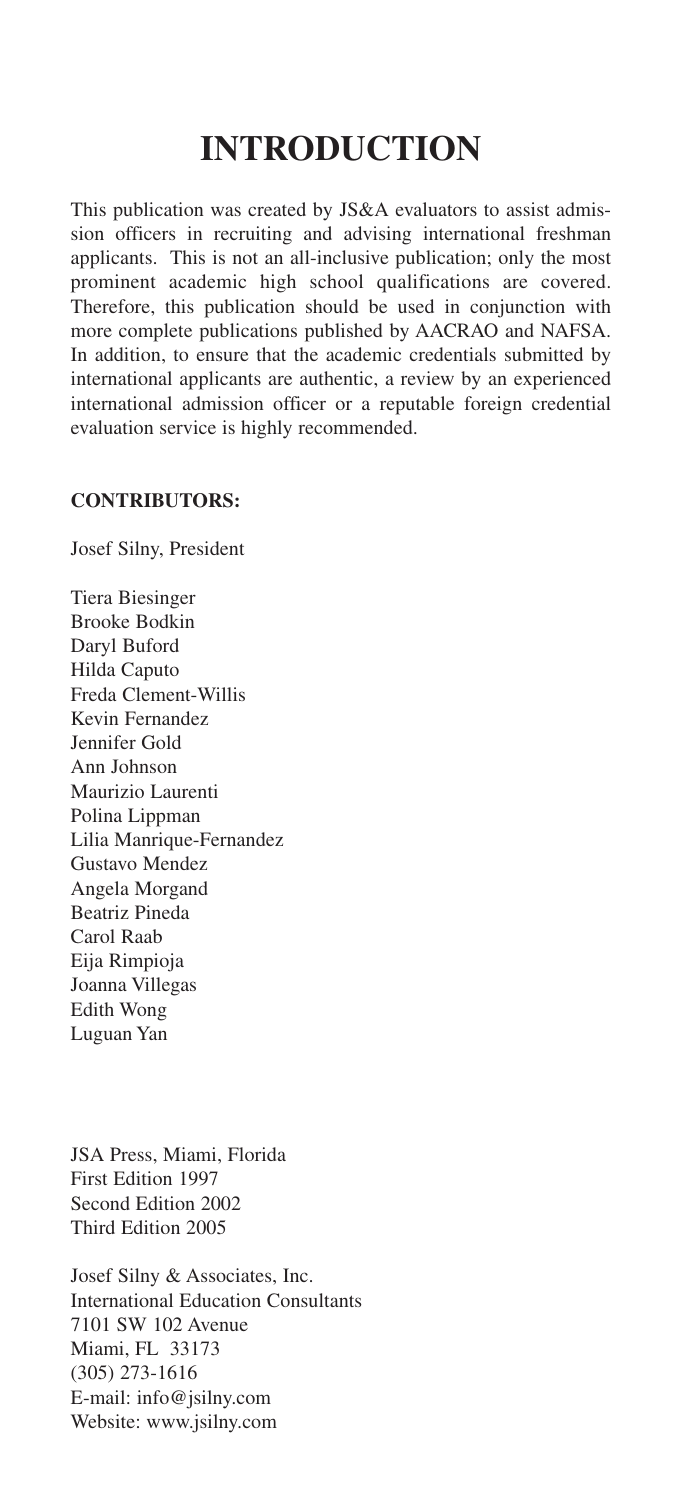| <b>AFGHANISTAN:</b>                   | Baccalauria/Baccalaureate                                                                                                                                                                                                                                                                                                                                                                                                                                                                                              |
|---------------------------------------|------------------------------------------------------------------------------------------------------------------------------------------------------------------------------------------------------------------------------------------------------------------------------------------------------------------------------------------------------------------------------------------------------------------------------------------------------------------------------------------------------------------------|
| <b>ALBANIA:</b>                       | Dëftesë Pjekurie (Maturity Certificate<br>/Secondary School Leaving Certificate)                                                                                                                                                                                                                                                                                                                                                                                                                                       |
| <b>ALGERIA:</b>                       | Baccalaureat de l'Engseignement Secondaire                                                                                                                                                                                                                                                                                                                                                                                                                                                                             |
| <b>ANDORRA:</b>                       | Baccalaureat de l'Engseignement Secondaire<br>Bachillerato                                                                                                                                                                                                                                                                                                                                                                                                                                                             |
| <b>ANGOLA:</b>                        | Habilitações Literarias                                                                                                                                                                                                                                                                                                                                                                                                                                                                                                |
| <b>ANGUILLA:</b>                      | Five subjects on the $GCE(+)$ , $GCSE(+)$ or<br>$CXC(=)$                                                                                                                                                                                                                                                                                                                                                                                                                                                               |
| <b>ANTIGUA AND</b><br><b>BARBUDA:</b> | Five subjects on the $GCE(+)$ , $GCSE(+)$ or<br>$CXC(=)$                                                                                                                                                                                                                                                                                                                                                                                                                                                               |
| <b>ARGENTINA:</b>                     | Bachillerato                                                                                                                                                                                                                                                                                                                                                                                                                                                                                                           |
| <b>ARMENIA:</b>                       | Mijnakarg Yndhanur Krtoutian Attestat<br>(Secondary School Leaving Certificate)                                                                                                                                                                                                                                                                                                                                                                                                                                        |
| <b>AUSTRALIA:</b>                     | Australian Capital Territory - ACT Year 12<br>Certificate<br>New South Wales - Higher School Certificate<br>Northern Territory - Northern Territory<br>Certificate of Education<br>Queensland - Senior Certificate<br>South Australia - South Australian<br>Certificate of Education<br>Tasmania – Tasmanian Certificate of<br>Education<br>Victoria – Victorian Certificate of<br>Education or the Victorian Certificate<br>of Applied Learning<br>Western Australia – Western Australian<br>Certificate of Education |
| <b>AUSTRIA:</b>                       | Reifeprüfungszeugnis/Reifezeugnis/Matura                                                                                                                                                                                                                                                                                                                                                                                                                                                                               |
| <b>AZERBALJAN:</b>                    | Certificate of General Education                                                                                                                                                                                                                                                                                                                                                                                                                                                                                       |
| <b>BAHAMAS:</b>                       | Five subjects on the Bahamas General<br>Certificate of Secondary Education<br>$(BGCSE)$ (+)                                                                                                                                                                                                                                                                                                                                                                                                                            |
| <b>BAHRAIN:</b>                       | Tawjahiya (Secondary School Leaving<br>Certificate)                                                                                                                                                                                                                                                                                                                                                                                                                                                                    |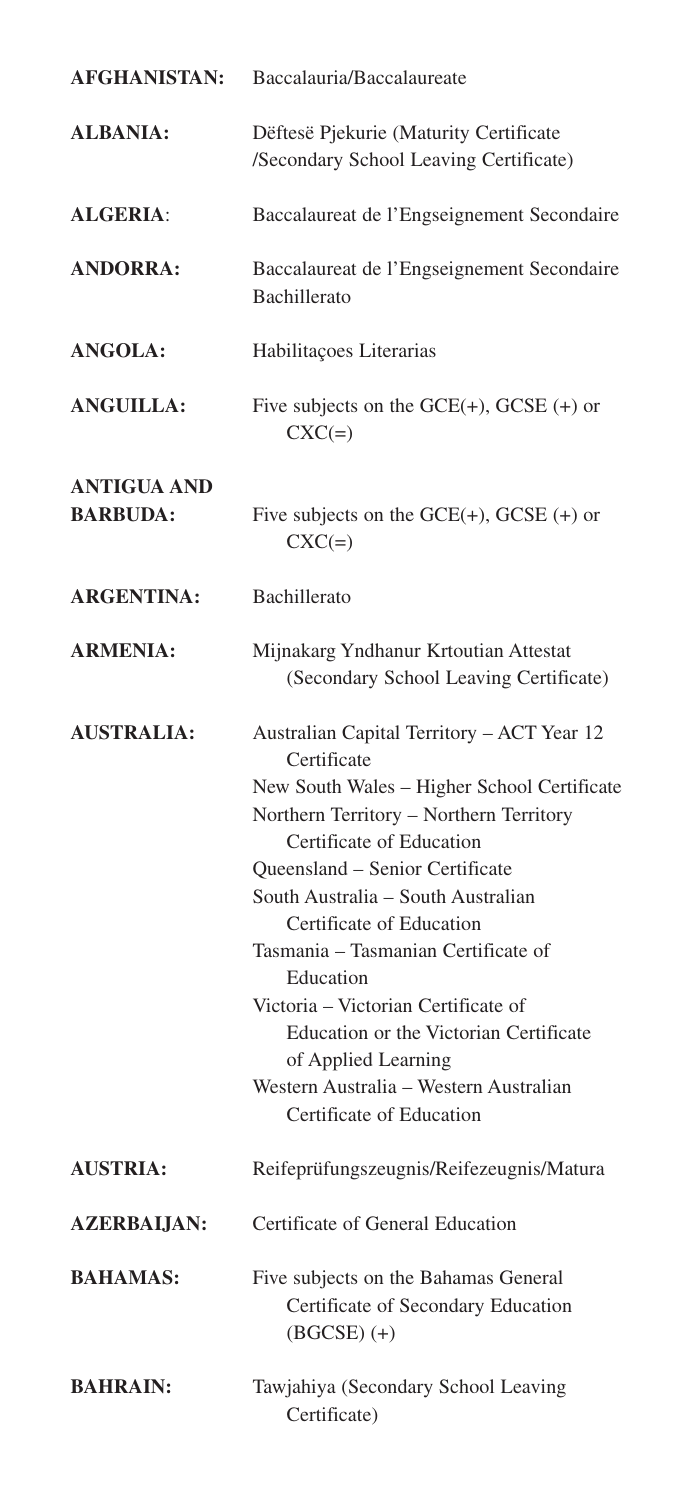| <b>BANGLADESH:</b>                       | Higher Secondary School Certificate<br>Intermediate Certificate                                                          |
|------------------------------------------|--------------------------------------------------------------------------------------------------------------------------|
| <b>BARBADOS:</b>                         | Five subjects on the GCE $(+)$ , GCSE $(+)$ or<br>$CXC (=)$                                                              |
| <b>BELARUS:</b>                          | Attestat o Srednem Obrazovanii (Certificate<br>of Secondary Education)                                                   |
| <b>BELGIUM:</b>                          | Certificat d'Enseignement Secondaire<br>Supérieur<br>Abschlusszeugnis der Oberstufe des<br>Sekudarunterriohts            |
|                                          | Diploma van Secundair Onderwijs                                                                                          |
| <b>BELIZE:</b>                           | Five subjects on the GCE $(+)$ , GCSE $(+)$ or<br>$\text{CXC}(\equiv)$                                                   |
| <b>BENIN:</b>                            | Baccalauréat                                                                                                             |
| <b>BERMUDA:</b>                          | Bermuda Secondary School Certificate                                                                                     |
| <b>BHUTAN:</b>                           | Indian School Certificate                                                                                                |
| <b>BOLIVIA:</b>                          | <b>Bachillerato</b>                                                                                                      |
| <b>BOSNIA AND</b><br><b>HERZEGOVINA:</b> | Maturska Svjedodzba<br>Svjedocanstvo Svjedodzba o Zavrsnom Ispitu<br>Svjedocanstvo Svjedodzba o Zavrsenom<br>Obrazovanju |
| <b>BOTSWANA:</b>                         | Five subjects on the Botswana General<br>Certificate of Secondary Education (+)                                          |
| <b>BRAZIL:</b>                           | Certificado de Conclusao de 2 Grau<br>Certificado de Conclusao de Ensino Medio                                           |
| <b>BRITISH VIRGIN</b><br><b>ISLANDS:</b> | Five subjects on the GCE $(+)$ , GCSE $(+)$ or<br>$CXC(=)$                                                               |
| <b>BRUNEI:</b>                           | Five subjects on the Brunei-Cambridge<br>General Certificate of Education (+)                                            |
| <b>BULGARIA:</b>                         | Diplom za Zavrasheno Sredno Obrazovanie<br>(Diploma of Completion of Secondary<br>Education)                             |
| <b>BURKINA FASO:</b> Baccalauréat        |                                                                                                                          |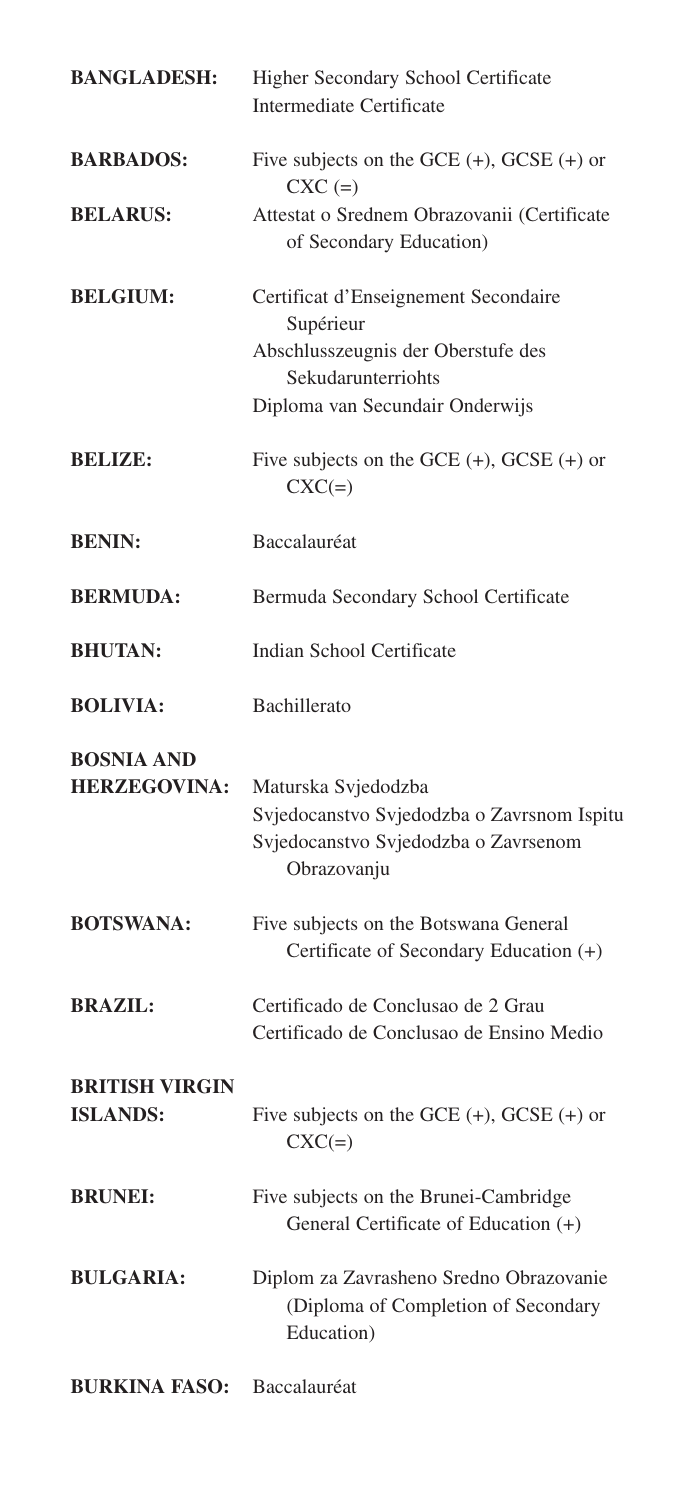| <b>BURUNDI:</b>                  | Diplome d'Etat                                                                                                                                                                                                                                                                                                                                                                                                                                                                                                                                                                                                                                                                                                                                                                                                                                                                                                                                                                                                                                                                                                                                                                                      |
|----------------------------------|-----------------------------------------------------------------------------------------------------------------------------------------------------------------------------------------------------------------------------------------------------------------------------------------------------------------------------------------------------------------------------------------------------------------------------------------------------------------------------------------------------------------------------------------------------------------------------------------------------------------------------------------------------------------------------------------------------------------------------------------------------------------------------------------------------------------------------------------------------------------------------------------------------------------------------------------------------------------------------------------------------------------------------------------------------------------------------------------------------------------------------------------------------------------------------------------------------|
| <b>CAMBODIA:</b>                 | Baccalauréat<br>Certificate of Upper Secondary Education                                                                                                                                                                                                                                                                                                                                                                                                                                                                                                                                                                                                                                                                                                                                                                                                                                                                                                                                                                                                                                                                                                                                            |
| <b>CAMEROON:</b>                 | Baccalauréat<br>Five subjects on the Cameroon GCE $(+)$                                                                                                                                                                                                                                                                                                                                                                                                                                                                                                                                                                                                                                                                                                                                                                                                                                                                                                                                                                                                                                                                                                                                             |
| <b>CANADA:</b>                   | Alberta - Advanced High School Diploma,<br>General High School Diploma<br>British Columbia - Secondary School<br>Graduation Diploma, Diplome de Fin<br>D'Etudes Secondaires<br>Manitoba – completion of grade 12<br>New Brunswick - High School Diploma,<br>Diplome De Fin d'Etudes, Graduation<br>Certificate, Certificat de Fin d'Etudes<br>Secondaires<br>New Foundland - Provincial High School<br><b>Graduation Certificate</b><br>Northwest Territories - Advanced High<br>School Diploma, General High School<br>Diploma, or Senior Secondary<br><b>Graduation Diploma</b><br>Nova Scotia - High School Completion<br>Certificate<br>Ontario - Ontario Secondary School<br>Diploma, Secondary School Graduation<br>Diploma, Secondary School Honours<br><b>Graduation Diploma</b><br>Prince Edward Island - High School<br><b>Graduation Certificate</b><br>Quebec - completion of 1 <sup>st</sup> year of a CEGEP<br>program (12 academic courses)<br>Saskatchewan - completion of grade 12<br>Yukon Territory - Diploma awarded by a<br>Senior Secondary School and transcript<br>From the British Columbia Department<br>of Education confirming completion of<br>graduation requirements |
| <b>CAPE VERDE:</b>               | Certificado de Habilitações Literarias                                                                                                                                                                                                                                                                                                                                                                                                                                                                                                                                                                                                                                                                                                                                                                                                                                                                                                                                                                                                                                                                                                                                                              |
| <b>CAYMAN</b><br><b>ISLANDS:</b> | Five subjects on the GCE $(+)$ , GCSE $(+)$ or<br>$CXC(=)$                                                                                                                                                                                                                                                                                                                                                                                                                                                                                                                                                                                                                                                                                                                                                                                                                                                                                                                                                                                                                                                                                                                                          |
| <b>CENTRAL</b><br><b>AFRICAN</b> |                                                                                                                                                                                                                                                                                                                                                                                                                                                                                                                                                                                                                                                                                                                                                                                                                                                                                                                                                                                                                                                                                                                                                                                                     |

**REPUBLIC**: Baccalauréat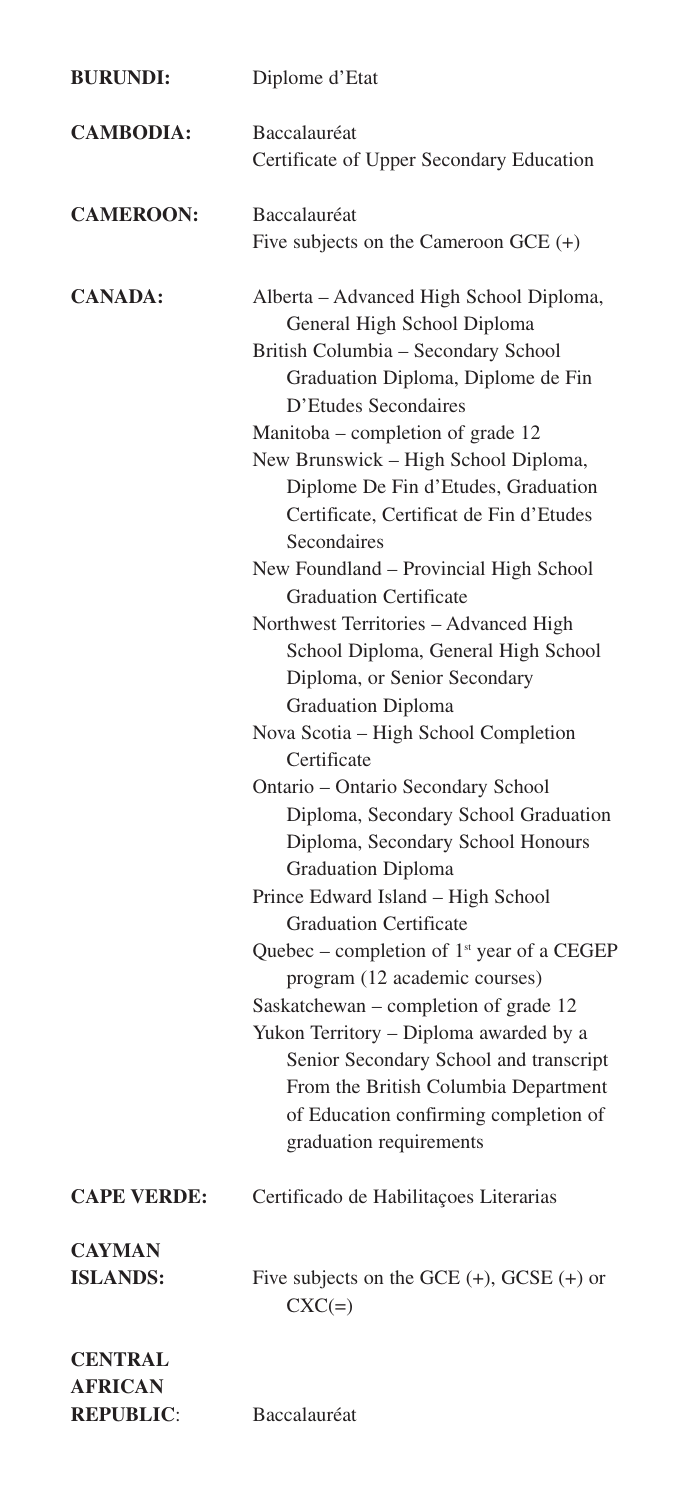| <b>CHAD:</b>                                                 | Baccalauréat                                                                                                        |
|--------------------------------------------------------------|---------------------------------------------------------------------------------------------------------------------|
| <b>CHILE:</b>                                                | Licencia de Educación Media                                                                                         |
| CHINA,<br><b>PEOPLE'S</b><br><b>REPUBLIC OF:</b>             | Senior Middle School Graduation Certificate                                                                         |
| <b>COLOMBIA:</b>                                             | Bachillerato                                                                                                        |
| CONGO:                                                       | Baccalauréat                                                                                                        |
| <b>COSTA RICA:</b>                                           | Bachillerato Secundaria                                                                                             |
| <b>CROATIA:</b>                                              | Svjedodzba o Zavrsnom Ispitu<br>Medjunarodna Matura<br>Maturalna Svedodzba                                          |
| <b>CUBA:</b>                                                 | Bachillerato                                                                                                        |
| <b>CYPRUS:</b>                                               | Apolytirion<br>Lise Bitirme Diplomasi                                                                               |
| <b>CZECH</b><br><b>REPUBLIC:</b>                             | Maturitní Vysvedcení (Maturity Certificate)                                                                         |
| <b>DEMOCRATIC</b><br><b>REPUBLIC OF</b><br><b>THE CONGO:</b> | Diplome d'Etat d'Etudes<br>Secondaires du Cycle Long (State Diploma<br>of Long Cycle Secondary Education)           |
| <b>DENMARK:</b>                                              | Studentereksamen<br>Højere Forberedelseseksamen (HF)<br>Højere Teknisk Eksamen (HTX)<br>Højere Handelseksamen (HHX) |
| <b>DJIBOUTI:</b>                                             | Baccalaureat de l'Enseignement Secondaire                                                                           |
| <b>DOMINICA:</b>                                             | Five subjects on the GCE $(+)$ , GCSE $(+)$ or<br>$CXC(=)$                                                          |
| <b>DOMINICAN</b><br><b>REPUBLIC:</b>                         | Bachillerato                                                                                                        |
| <b>ECUADOR:</b>                                              | Bachillerato                                                                                                        |
| EGYPT:                                                       | Thanaweya Am'ma (General Secondary<br>School Certificate)                                                           |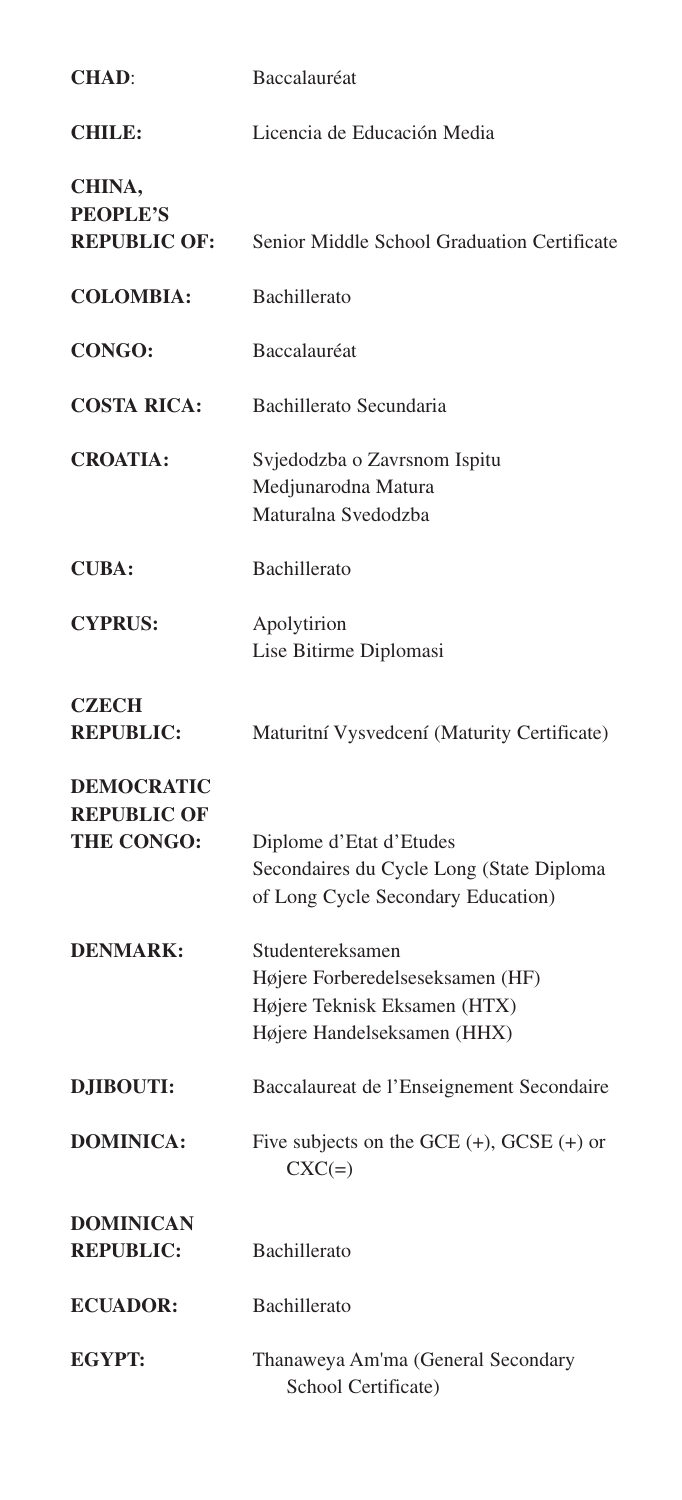| <b>EL SALVADOR:</b>             | Bachillerato                                                                                                                                                                                                                     |
|---------------------------------|----------------------------------------------------------------------------------------------------------------------------------------------------------------------------------------------------------------------------------|
| <b>ERITREA:</b>                 | Eritrean Secondary Education Certificate<br><b>Examination (ESECE)</b>                                                                                                                                                           |
| <b>ESTONIA:</b>                 | Gumnaasiumi Loputunnistus (Secondary<br>School Leaving Certificate)                                                                                                                                                              |
| <b>ETHIOPIA:</b>                | Ethiopian School Leaving Certificate<br>Ethiopian Higher Education Entrance<br>Examination                                                                                                                                       |
| FIJI:                           | Fiji School Leaving Certificate<br>Fiji Seventh Form Examination                                                                                                                                                                 |
| <b>FINLAND:</b>                 | Ylioppilastutkintotodistus<br>Studentexamensbetyg<br>(Matriculation Examination Certificate)                                                                                                                                     |
| <b>FRANCE:</b>                  | Baccalauréat/Diplôme de Bachelier de<br>l'Enseignement du Second Degré (#)                                                                                                                                                       |
| <b>FRENCH</b><br><b>GUYANA:</b> | Baccalauréat/Diplôme de Bachelier de<br>l'Enseignement du Second Degré                                                                                                                                                           |
| <b>FRENCH</b><br>POLYNESIA:     | Baccalauréat/Diplôme de Bachelier de<br>l'Enseignement du Second Degré                                                                                                                                                           |
| <b>GABON:</b>                   | Baccalauréat                                                                                                                                                                                                                     |
| <b>GAMBIA:</b>                  | Five subjects on the West African<br><b>Examinations Council Senior Secondary</b><br>School Leaving Certificate (@)                                                                                                              |
| <b>GEORGIA:</b>                 | Sashualo Skolis Atestati (Secondary School<br>Leaving Certificate)                                                                                                                                                               |
| <b>GERMANY:</b>                 | Zeugnis der Allgemeine<br>Hochschulreife/Abitur (Certificate of<br>Graduation from Secondary School<br>Required to Enter a University) (#)<br>Zeugnis der Fachhochschulreife (Certificate<br>of Graduation from Secondary School |
|                                 | Required to Enter a Technical College)                                                                                                                                                                                           |
| <b>GHANA:</b>                   | Five subjects on the West African<br>Examinations Council (WAEC) Senior<br>School Certificate (SSC)(@) or<br>$GCE (+)$                                                                                                           |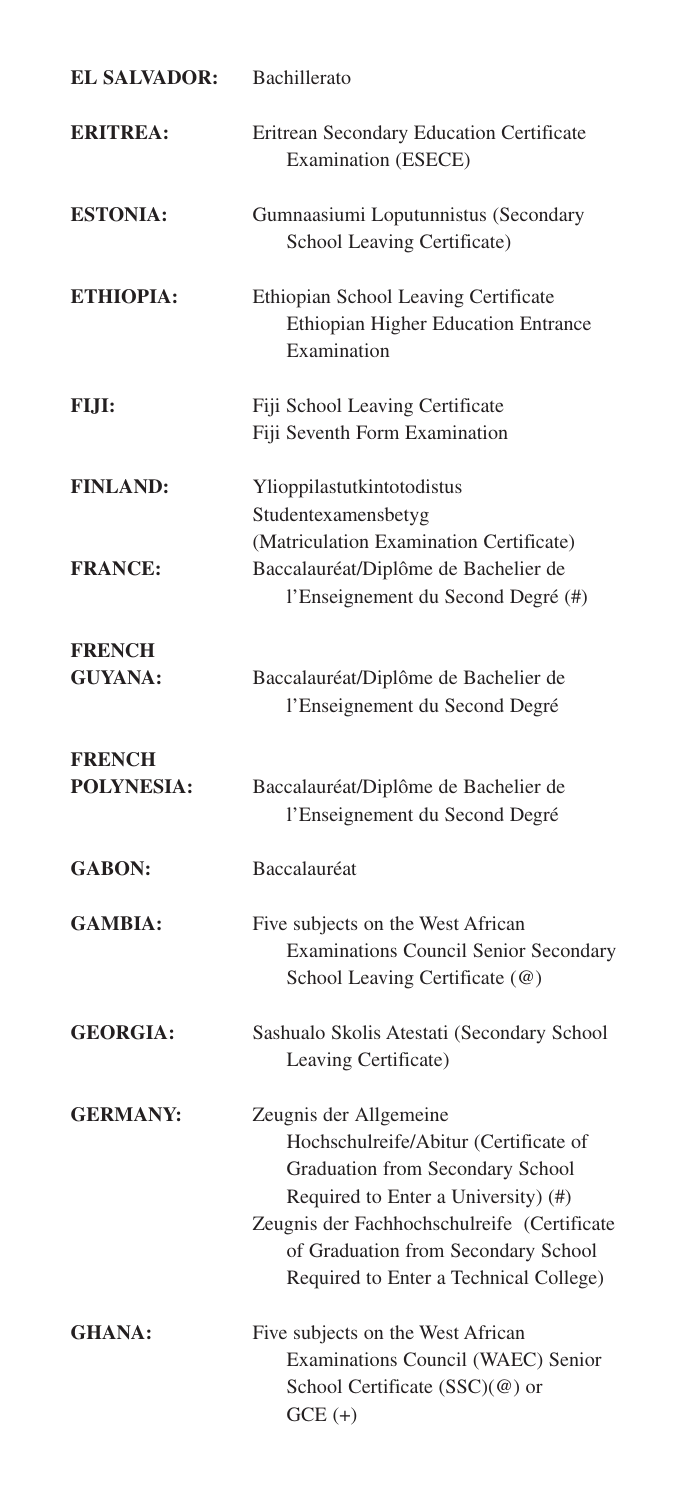| <b>GIBRALTAR:</b>  | Five subjects on the GCE $(+)$ or GCSE $(+)$                                                                                                                                                                                                                              |
|--------------------|---------------------------------------------------------------------------------------------------------------------------------------------------------------------------------------------------------------------------------------------------------------------------|
| <b>GREECE:</b>     | Apolytirio Lykeiou                                                                                                                                                                                                                                                        |
| <b>GRENADA:</b>    | Five subjects on the GCE $(+)$ or GCSE $(+)$                                                                                                                                                                                                                              |
| <b>GUADELOUPE:</b> | Baccalauréat/Diplôme de Bachelier de<br>l'Enseignement du Second Degré                                                                                                                                                                                                    |
| <b>GUATEMALA:</b>  | Bachillerato                                                                                                                                                                                                                                                              |
| <b>GUINEA:</b>     | Baccalauréat Deuxieme Partie                                                                                                                                                                                                                                              |
| <b>GUYANA:</b>     | Five subjects on the GCE $(+)$ , GCSE $(+)$ or<br>$CXC(=)$                                                                                                                                                                                                                |
| <b>HAITI:</b>      | Baccalauréat Deuxième Partie<br>Baccalauréat Première Partie (&)                                                                                                                                                                                                          |
| <b>HONDURAS:</b>   | Bachillerato                                                                                                                                                                                                                                                              |
| <b>HONG KONG:</b>  | Five subjects on the Hong Kong Certificate<br>of Education (grades A through E)                                                                                                                                                                                           |
| <b>HUNGARY:</b>    | Érettségi Bizonyítvány (Secondary School<br>Leaving Certificate)                                                                                                                                                                                                          |
| <b>ICELAND:</b>    | Stúdentspróf (Matriculation Examination)(#)                                                                                                                                                                                                                               |
| <b>INDIA:</b>      | All India Senior School Certificate<br>Higher Secondary School Certificate (HSC)<br>Higher Secondary School Leaving<br>Certificate (HSSC/HSSLC)<br>Indian School Certificate<br><b>Intermediate Certificate</b><br>Pre-University/ Pre-Degree Intermediate<br>Examination |
| <b>INDONESIA:</b>  | Sekolah Menengah Atas (SMA)<br>Sekolah Menengah Umum (SMU)                                                                                                                                                                                                                |
| IRAN:              | Pre-University Certificate                                                                                                                                                                                                                                                |
| IRAQ:              | Adadiyah (Sixth Form Baccalaureate)                                                                                                                                                                                                                                       |
| <b>IRELAND:</b>    | Five passes on the Leaving Certificate/<br>Ardteistmeireacht (!)                                                                                                                                                                                                          |
| <b>ISRAEL:</b>     | <b>Teudat Bagrut</b>                                                                                                                                                                                                                                                      |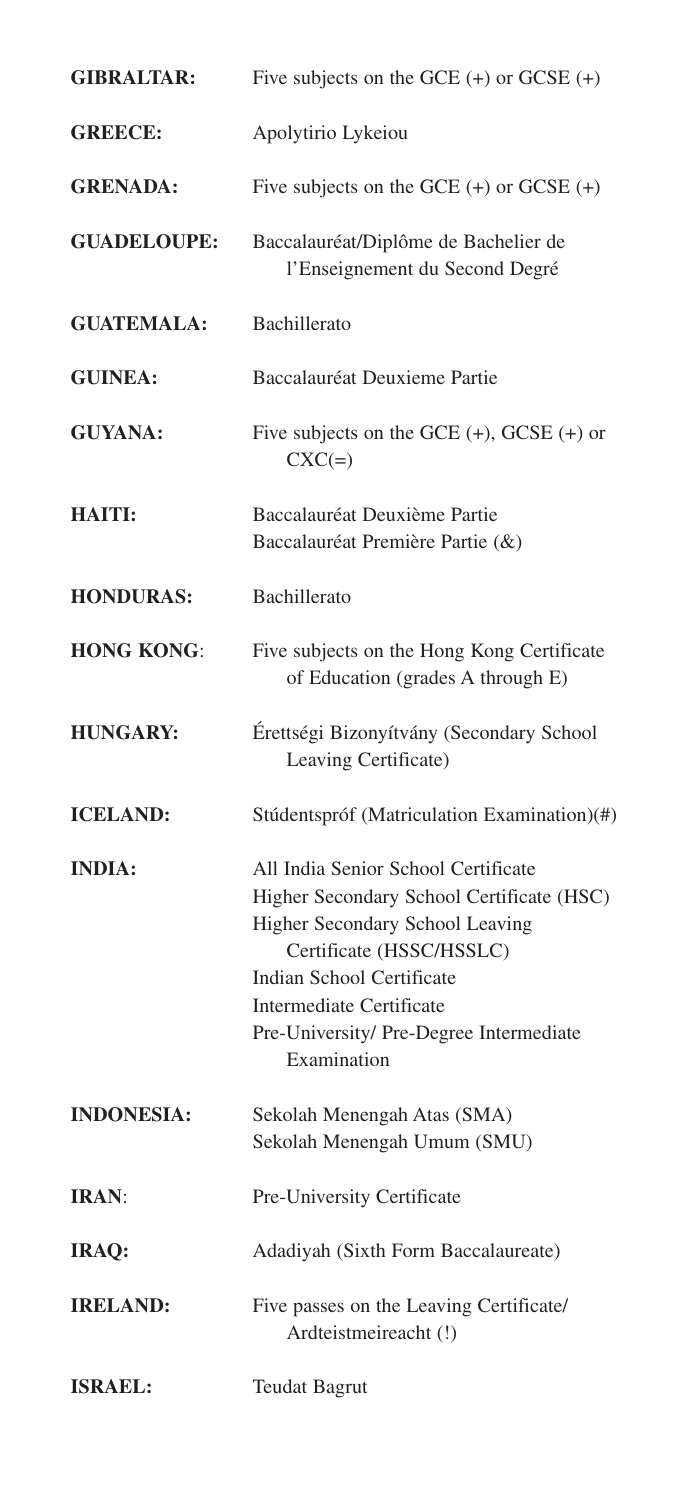| <b>ITALY:</b>       | Esame di Stato (#)<br>Maturità (#)                                                                                                                       |
|---------------------|----------------------------------------------------------------------------------------------------------------------------------------------------------|
| <b>IVORY COAST:</b> | Baccalauréat                                                                                                                                             |
| <b>JAMAICA:</b>     | Five subjects on the GCE $(+)$ , GCSE $(+)$ or<br>$CXC (=)$                                                                                              |
| <b>JAPAN:</b>       | Kotogakko Sotsugyo Shomeisho (High<br>School G Graduation Certificate)                                                                                   |
| <b>JORDAN:</b>      | Tawjihi (General Secondary Certificate of<br>Education)                                                                                                  |
| <b>KAZAKHSTAN:</b>  | Attestat o srednem obrazovanii (Certificate<br>of Secondary Education)                                                                                   |
| <b>KENYA:</b>       | Five subjects on the Kenya Certificate of<br>Secondary Education examinations<br>(KCSE)                                                                  |
| <b>KOREA:</b>       | High School Graduation                                                                                                                                   |
| <b>KUWAIT:</b>      | Shahadat Al-Thanawiya-Al-A'ama (General<br>Secondary Education Certificate)                                                                              |
| <b>KYRGYZSTAN:</b>  | Attestat o Srednem Obrazovanii (Certificate<br>of Secondary Education)                                                                                   |
| LAOS:               | <b>Baccalaureat</b>                                                                                                                                      |
| <b>LATVIA:</b>      | Atestats par visparejo videjo izglitibu<br>(Certificate of General Secondary<br>Education)                                                               |
| <b>LEBANON:</b>     | Baccalauréat Libanais<br>Shahaada Thaanawiya Amma (General<br>Secondary Certificate)                                                                     |
| <b>LESOTHO:</b>     | Five subjects on the GCE $(+)$ or GCSE $(+)$                                                                                                             |
| <b>LIBERIA:</b>     | Senior High School Certificate<br>Five subjects on the West African<br>Examinations Council (WAEC) Senior<br>School Certificate (SSC)(@) or<br>$GCE (+)$ |
| LIBYA:              | Secondary Education School Certificate                                                                                                                   |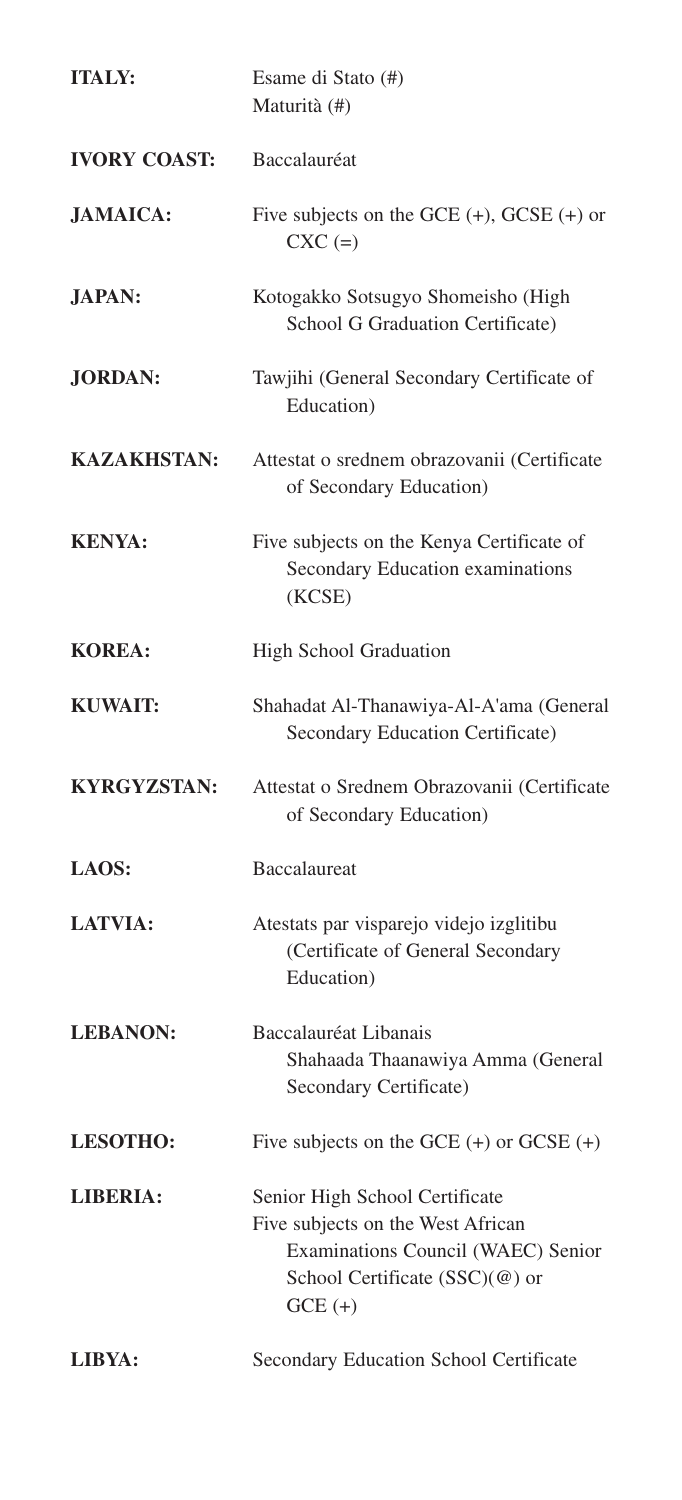| <b>LIECHTENSTEIN:</b> Maturitazeugnis | Berufsmaturitätszeugnis                                                                                                                                                          |
|---------------------------------------|----------------------------------------------------------------------------------------------------------------------------------------------------------------------------------|
| LITHUANIA:                            | Brandos Atestatas (Maturity Certificate)                                                                                                                                         |
| LUXEMBOURG:                           | Diplome de Fin d'Etudes Secondaires<br>Diplome de Fin d'Etudes Secondaires<br>Techniques                                                                                         |
| <b>MACAU:</b>                         | Senior Secondary Certificate                                                                                                                                                     |
| <b>MACEDONIA:</b>                     | Svidetelstvo za polo en maturski ispit<br>(Certificate of Completion of Maturity<br>Examination)                                                                                 |
| <b>MADAGASCAR:</b>                    | Baccalauréat                                                                                                                                                                     |
| <b>MALAWI:</b>                        | Five subjects on the Malawi School<br>Certificate of Education Examinations<br>(MSCE) (@) or the Cambridge Overseas<br>School Certificate Examinations<br>$(COSC)$ $(\emptyset)$ |
| <b>MALAYSIA:</b>                      | Five subjects on the Sijil Pelajaran<br>Malaysia (Malaysian Certificate of<br>Education) (@)                                                                                     |
| <b>MALI:</b>                          | Baccalauréat                                                                                                                                                                     |
| <b>MALTA:</b>                         | Five subjects on the Matriculation<br>Certificate (MC) or GCE $(+)$                                                                                                              |
| <b>MARTINIQUE:</b>                    | Baccalauréat/Diplôme de Bachelier de<br>l'Enseignement du Second Degré                                                                                                           |
| <b>MAURITANIA:</b>                    | Baccalauréat de l'Enseignement du Second<br>Degré                                                                                                                                |
| <b>MAURITIUS:</b>                     | Five subjects on the Cambridge Overseas<br>School Certificate (@) or GCE (+),<br>General Certificate of Education<br>Advanced Level, Higher School<br>Certificate                |
| <b>MEXICO:</b>                        | Bachillerato                                                                                                                                                                     |
| <b>MOLDOVA:</b>                       | Diploma de Bacalaureat<br>Atestat de Maturitate (Maturity Certificate)<br>Atestat de Studii Medii de Cultura<br>(Certificate of General Secondary<br>Education)                  |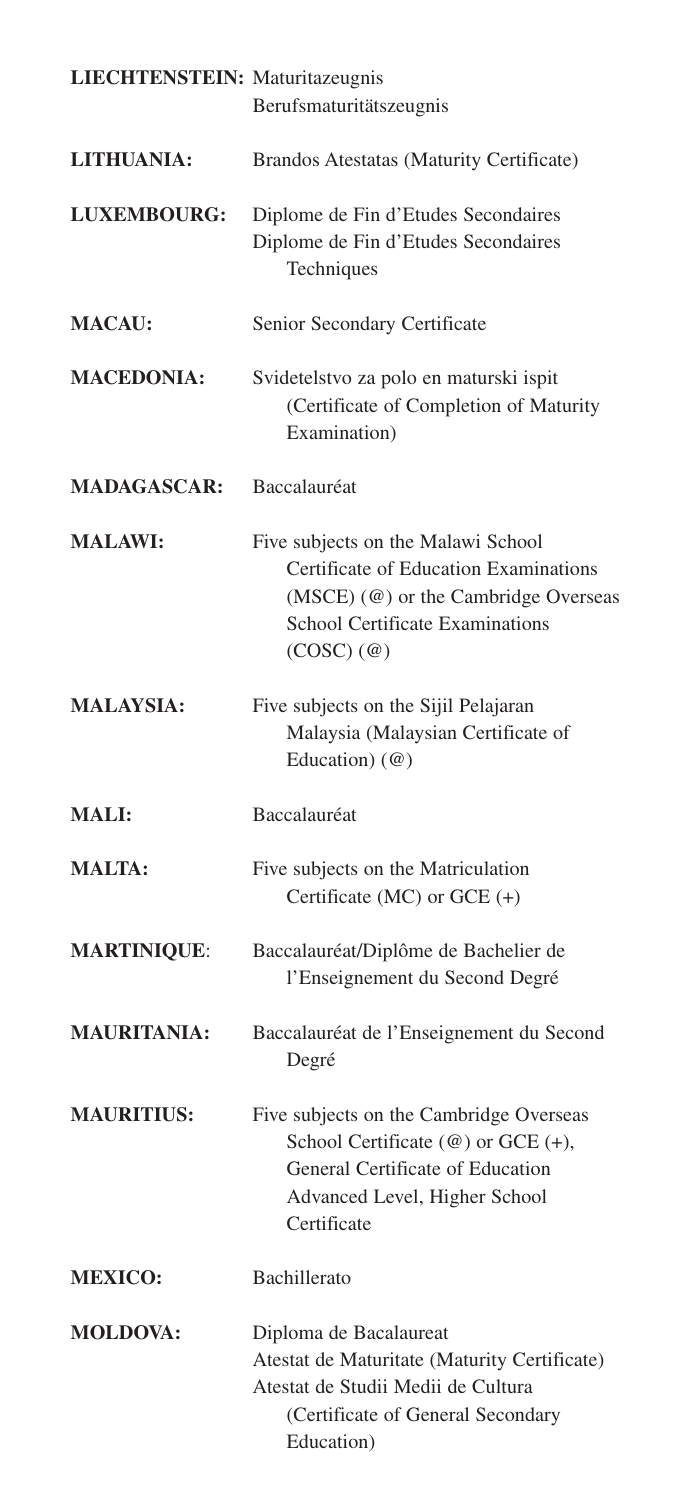| <b>MONACO:</b>      | Baccalauréat/Diplôme de Bachelier de<br>l'Enseignement du Second Degré                                                                                          |
|---------------------|-----------------------------------------------------------------------------------------------------------------------------------------------------------------|
| <b>MONGOLIA:</b>    | Gerchilgee (Secondary School Leaving<br>Certificate)                                                                                                            |
| <b>MOROCCO:</b>     | Baccalauréat                                                                                                                                                    |
| <b>MOZAMBIQUE:</b>  | Certificado de Habilitações Literárias                                                                                                                          |
| <b>MYANMAR:</b>     | Basic Education Standard X Examination -<br>Matriculation (Grade 10) plus two years<br>of undergraduate study                                                   |
| <b>NAMIBIA:</b>     | Five subjects on the International General<br>Certificate of Secondary Education<br>Examinations (IGCSE) (+)                                                    |
| <b>NEPAL:</b>       | Proficiency Certificate<br><b>Higher Secondary Certificate</b>                                                                                                  |
| <b>NETHERLANDS:</b> | Voorbereidend Wetenschappelijk Onderwijs<br>Certificate (VWO)<br>Hoger Algemeen Voortgezet Onderwijs<br>$(HAVO)(\&)$                                            |
|                     | NEW CALEDONIA: Baccalauréat/Diplôme de Bachelier de<br>l'Enseignement du Second Degré                                                                           |
| <b>NEW ZEALAND:</b> | New Zealand University Entrance, Bursaries<br>and Scholarships Qualification<br>Higher School Certificate<br>Four subjects on the Sixth Form<br>Certificate (@) |
| <b>NICARAGUA:</b>   | Bachillerato                                                                                                                                                    |
| NIGER:              | Baccalauréat                                                                                                                                                    |
| <b>NIGERIA:</b>     | Five subjects on the West African<br>Examinations Council (WAEC) Senior<br>School Certificate (SSC)(@) or<br>$GCE (+)$                                          |
| <b>NORWAY:</b>      | Vitnemål Fra Videregående Skole (Certificate<br>from Upper Secondary School)                                                                                    |
| <b>OMAN:</b>        | Thanawiya Amma (Secondary School<br>Leaving Certificate)                                                                                                        |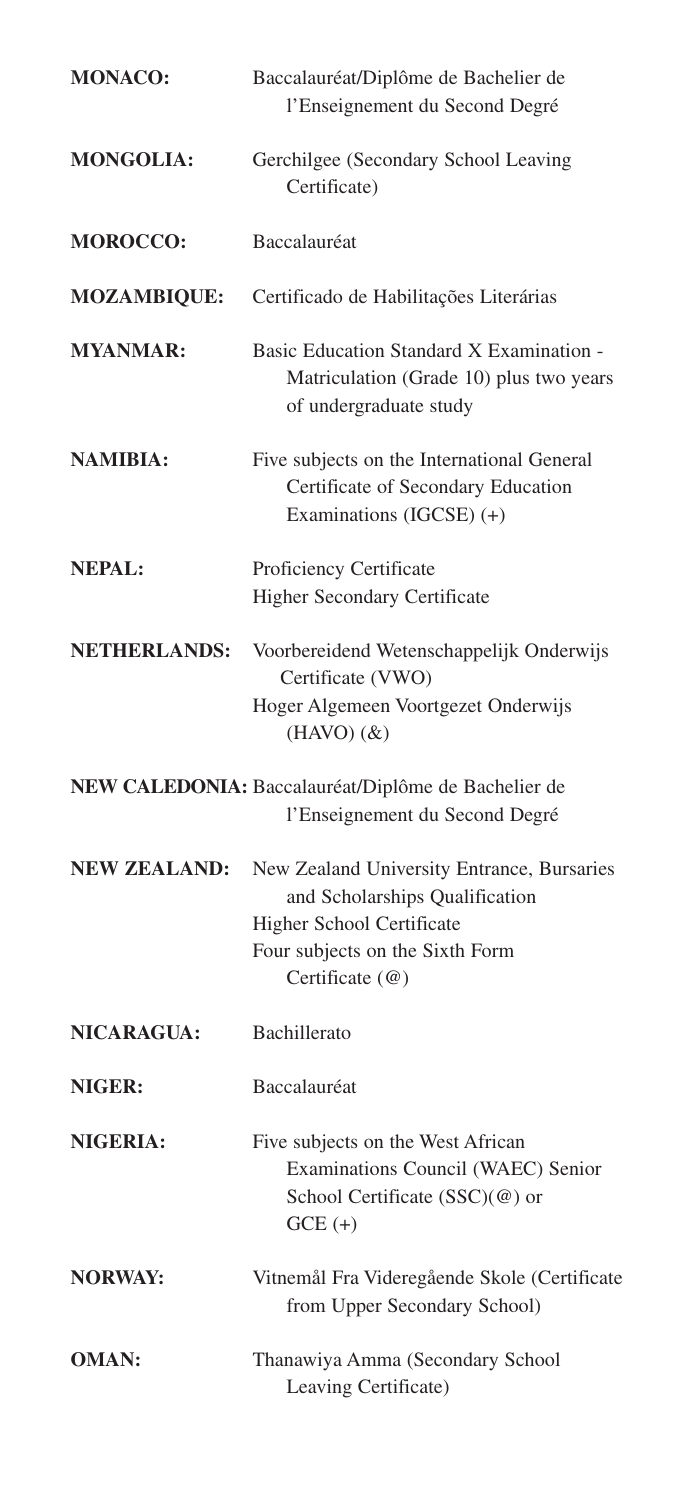| PAKISTAN:                             | <b>Higher Secondary Certificate</b><br>Intermediate Certificate                                                |
|---------------------------------------|----------------------------------------------------------------------------------------------------------------|
| PANAMA:                               | Bachillerato                                                                                                   |
| <b>PAPUA NEW</b><br><b>GUINEA:</b>    | Higher School Certificate                                                                                      |
| <b>PARAGUAY:</b>                      | Bachillerato                                                                                                   |
| PERU:                                 | Certificado Oficial de Estudios de Educacion<br>Secundario Comun                                               |
| PHILIPPINES:                          | High School Diploma                                                                                            |
| <b>POLAND:</b>                        | Świadectwo Dojrzalości                                                                                         |
| <b>PORTUGAL:</b>                      | Diploma de Ensino Secundário<br>Certificado de Fim de Estudos Secundários<br>Certidao de Decimo Segundo Ano    |
| <b>QATAR:</b>                         | Al-Thanawiya Aama Qatari (Qatari General<br>Secondary Education Certificate)                                   |
| <b>REUNION:</b>                       | Baccalauréat/Diplôme de Bachelier de<br>l'Enseignement du Second Degré                                         |
| <b>ROMANIA:</b>                       | Diploma De Bacalaureat                                                                                         |
| <b>RUSSIA:</b>                        | Attestat o Srednem (Polnom) Obshchem<br>Obrazovanii (Certificate of Secondary<br>[Complete] General Education) |
| <b>RWANDA:</b>                        | Diplôme de Fin d'Etudes Secondaires                                                                            |
| <b>ST. KITTS</b><br><b>AND NEVIS:</b> | Five subjects on the $GCE(+)$ , $GCSE(+)$ or<br>$CXC(=)$                                                       |
| <b>ST. LUCIA:</b>                     | Five subjects on the $GCE(+)$ , $GCSE(+)$ or<br>$CXC(=)$                                                       |
| <b>ST. VINCENT:</b>                   | Five subjects on the $GCE(+)$ , $GCSE(+)$ or<br>$CXC(=)$                                                       |
| <b>SAUDI ARABIA:</b>                  | Tawjihiya (General Secondary Education<br>Certificate)                                                         |
| <b>SENEGAL:</b>                       | Baccalauréat                                                                                                   |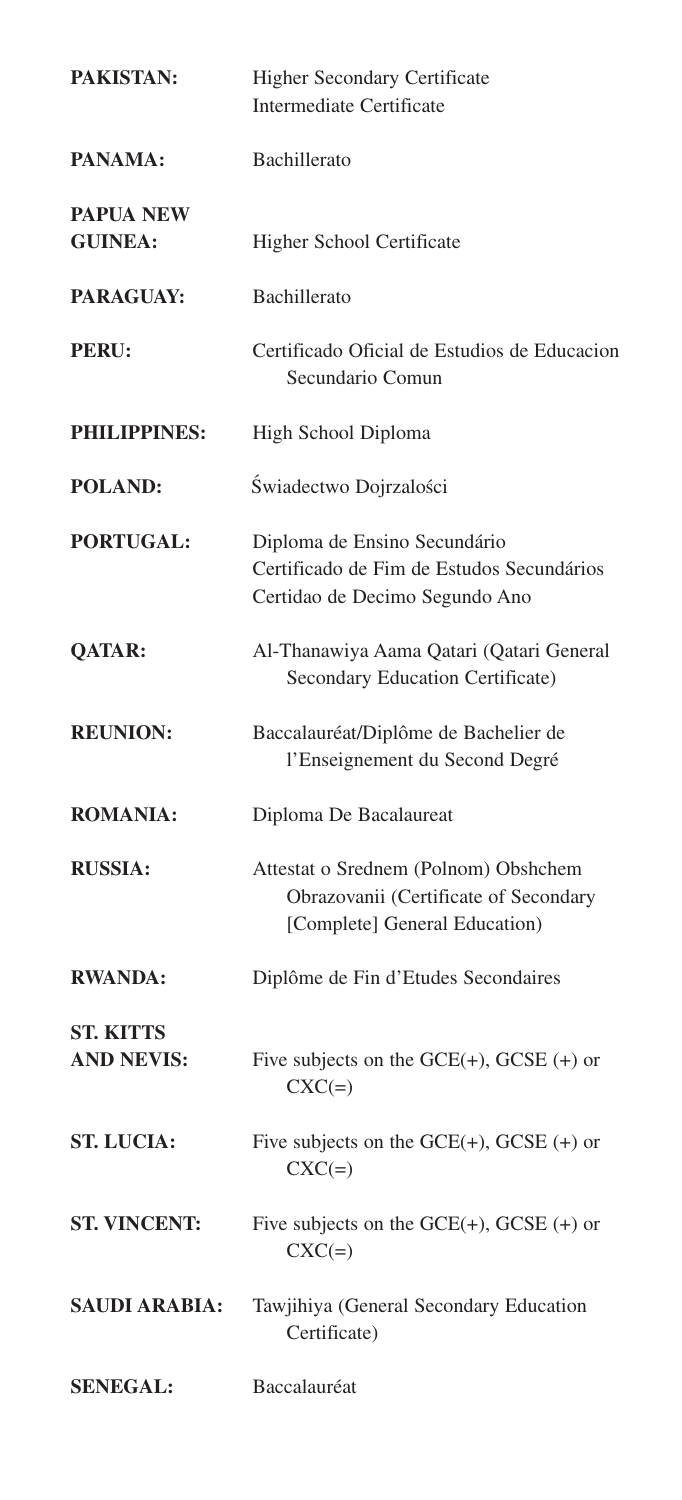| <b>SEYCHELLES:</b>                | Five subjects on the Cambridge Overseas<br>School Certificate $(\omega)$ , GCE(+) or<br>$GCSE(+)$                                                                                   |
|-----------------------------------|-------------------------------------------------------------------------------------------------------------------------------------------------------------------------------------|
| <b>SIERRA LEONE:</b>              | Senior School Certificate Examination<br>Five subjects on the West African School<br>Certificate (WASC) (@), GCE (+) or<br>Cambridge Overseas School Certificate<br>$(\mathcal{Q})$ |
| <b>SINGAPORE:</b>                 | Five subjects of the Singapore-Cambridge<br>$GCE (+)$                                                                                                                               |
| <b>SLOVAK</b>                     |                                                                                                                                                                                     |
| <b>REPUBLIC:</b>                  | Maturitné Vysvedcenie (Certificate of<br>Maturity)                                                                                                                                  |
| <b>SLOVENIA:</b>                  | Maturitetno Spricevalo (Maturity<br><b>Examination Certificate)</b><br>Poklicna Matura/Spricevalo o poklicni<br>Maturi (Vocational Maturity<br>Certificate)                         |
| <b>SOLOMON</b><br><b>ISLANDS:</b> | Pacific Senior Secondary Certificate                                                                                                                                                |
| <b>SOMALIA:</b>                   | Secondary School Leaving Certificate                                                                                                                                                |
| <b>SOUTH AFRICA:</b>              | Senior Certificate with Matriculation<br>Exemption<br>Endorsement Senior Certificate (&)                                                                                            |
| <b>SPAIN:</b>                     | Curso de Orientacion Universitaria - COU<br>(University Orientation Course)<br>Bachillerato (since 1999)                                                                            |
| <b>SRI LANKA:</b>                 | Five Subjects Sri Lankan GCE (with grades<br>of Distinction, Credit, or Pass)                                                                                                       |
| <b>SUDAN:</b>                     | Sudan School Certificate                                                                                                                                                            |
| <b>SURINAM:</b>                   | Voorbereidend Wetenschappelijk Onderwijs<br>Certificate (VWO)<br>Hoger Algemeen Voortgezet Onderwijs<br>$(HAVO)(\&)$                                                                |
| <b>SWAZILAND:</b>                 | Five subjects on the Cambridge Overseas<br>School Certificate $(\omega)$ , GCE(+) or<br>$GCSE(+)$                                                                                   |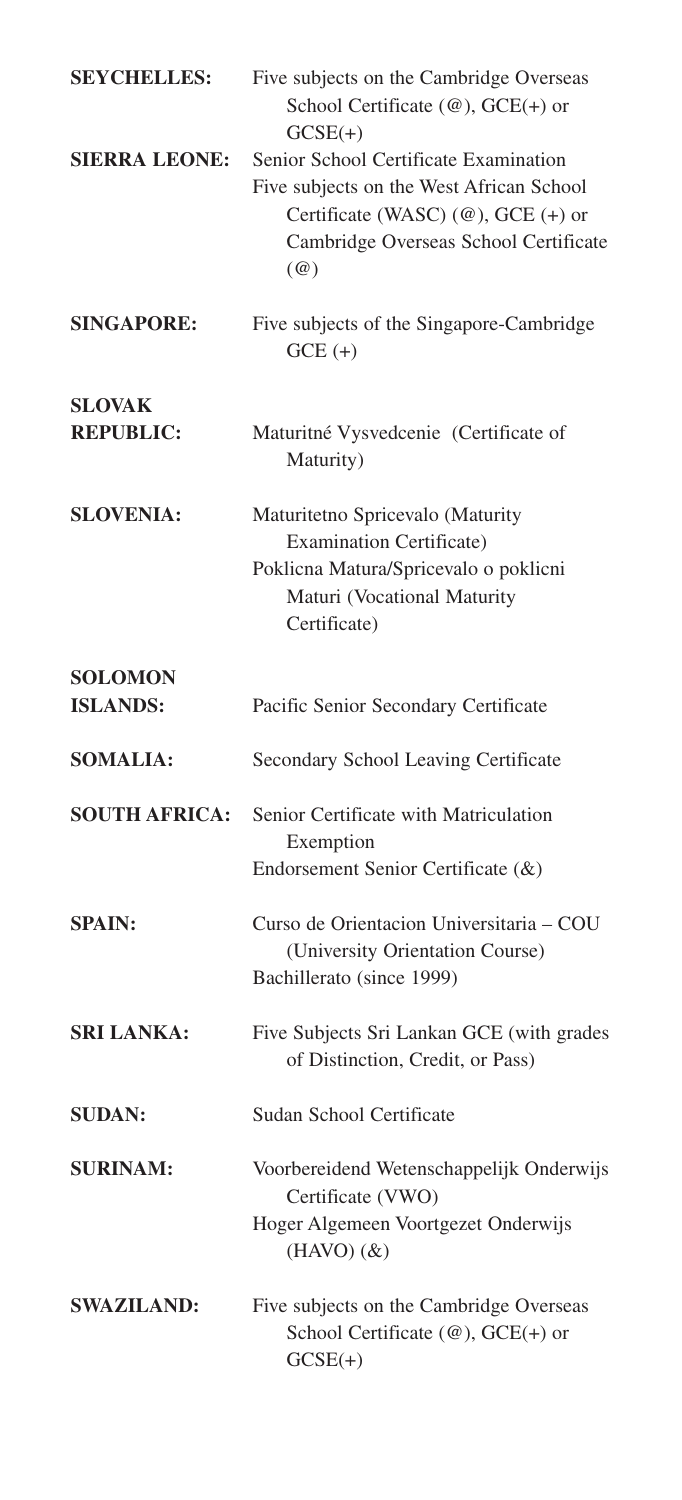| <b>SWEDEN:</b>                        | Slutbetyg Från Gymnasieskola (Secondary<br>School Leaving Certificate)                                                                                                                                                                                                                                                                                                                                                                                                                                                                       |
|---------------------------------------|----------------------------------------------------------------------------------------------------------------------------------------------------------------------------------------------------------------------------------------------------------------------------------------------------------------------------------------------------------------------------------------------------------------------------------------------------------------------------------------------------------------------------------------------|
| <b>SWITZERLAND:</b>                   | Eidgenössisches Maturitätszeugnis/Certificat<br>de Maturité Fédérale/Attestato di<br>Maturitá Federale (Federal Maturity<br>Certificate)<br>Eidgenössisches Anerkanntes Kantonales<br>Maturitätszeugnis/ Certificat de Maturité<br>Cantonal Reconnu per la Confédération/<br>Attestato di Maturitá Cantonale<br>Riconsciuto dalla Confederazione<br>(Federally Recognized Cantonal Maturity<br>Certificate)<br>Kantonale Maturität/ Maturité Cantonal/<br>Baccalauréate/ Bachelier/ Maturitá<br>Cantonale (Cantonal Maturity<br>Certificate) |
| <b>SYRIA:</b>                         | Al Shahâda Al Thânawiyya al-Âmma<br>(Secondary School Leaving Certificate)                                                                                                                                                                                                                                                                                                                                                                                                                                                                   |
| <b>TAIWAN:</b>                        | Senior High School Leaving Certificate                                                                                                                                                                                                                                                                                                                                                                                                                                                                                                       |
| TA,JIKISTAN:                          | Attestat o Srednem Obrazovanii (Certificate<br>of Secondary Education)                                                                                                                                                                                                                                                                                                                                                                                                                                                                       |
| <b>TANZANIA:</b>                      | Five subjects on the National Form IV<br>Examination/Certificate of Secondary<br>Education (+) or Cambridge Overseas<br>School Certificate (@)                                                                                                                                                                                                                                                                                                                                                                                               |
| <b>THAILAND:</b>                      | Mathayom Suksa VI (Higher Secondary<br>School Certificate)                                                                                                                                                                                                                                                                                                                                                                                                                                                                                   |
| TOGO:                                 | Baccalauréat                                                                                                                                                                                                                                                                                                                                                                                                                                                                                                                                 |
| TONGA:                                | Pacific Senior Secondary Certificate<br>Tonga National Form 7 Certificate                                                                                                                                                                                                                                                                                                                                                                                                                                                                    |
| <b>TRINIDAD AND</b><br><b>TOBAGO:</b> | Five academic passes on the CXC $(=)$ ,<br>$GCE(+)$ or $GCSE(+)$                                                                                                                                                                                                                                                                                                                                                                                                                                                                             |
| <b>TUNISIA:</b>                       | Baccalauréat                                                                                                                                                                                                                                                                                                                                                                                                                                                                                                                                 |
| <b>TURKEY:</b>                        | Lise Diplomasi (Secondary School Diploma)                                                                                                                                                                                                                                                                                                                                                                                                                                                                                                    |
|                                       | TURKMENISTAN: State Examination for Secondary School<br>Leaving Certificate                                                                                                                                                                                                                                                                                                                                                                                                                                                                  |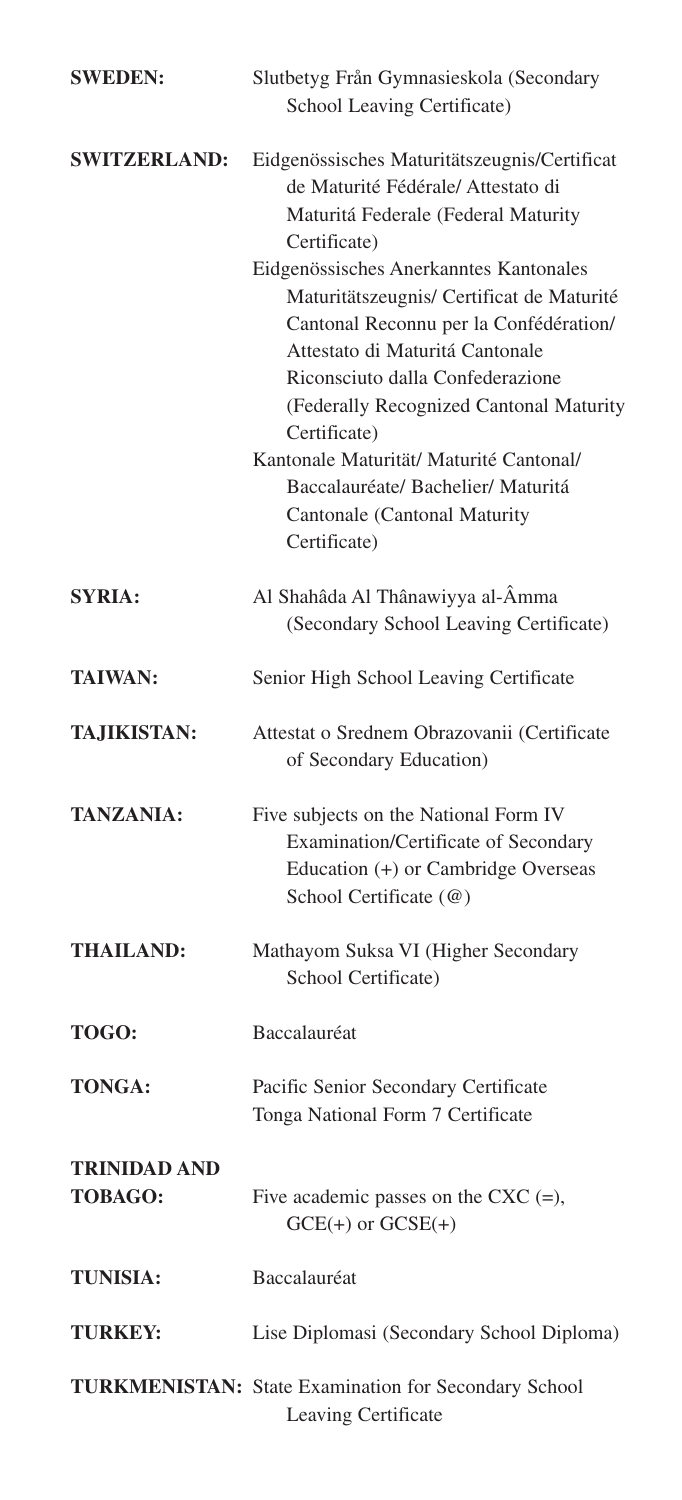| <b>UGANDA:</b>                         | Five subjects on the Uganda Certificate of<br>Education (@)                                                               |
|----------------------------------------|---------------------------------------------------------------------------------------------------------------------------|
| <b>UKRAINE:</b>                        | Atestat pro povnu zagalnu osvitu<br>(Certificate of Complete General<br>Secondary Education)                              |
| <b>UNITED ARAB</b><br><b>EMIRATES:</b> | Shahadat Al-Thanawiya Al-Amma<br>(Secondary School Leaving Certificate)                                                   |
| <b>UNITED</b><br><b>KINGDOM:</b>       | Five subjects on the GCE $(+)$ , GCSE $(+)$ or<br>Scottish National Qualifications (+)                                    |
| <b>URUGUAY:</b>                        | Bachillerato                                                                                                              |
| <b>UZBEKISTAN:</b>                     | Certificate of Completed Secondary<br>Education                                                                           |
| <b>VANUATU:</b>                        | Five subjects on the International General<br>Certificate of Secondary Education<br>Examinations (IGCSE) (+)              |
| <b>VENEZUELA:</b>                      | Bachillerato                                                                                                              |
| <b>VIETNAM:</b>                        | Bàng Tót Nghiêp Phó Thông Trung Hoc                                                                                       |
| <b>WEST BANK</b><br><b>AND GAZA:</b>   | Al Thanawiya (Egyptian, Jordanian or<br>Palestinian General Certificate of<br>Secondary Education)                        |
| YEMEN:                                 | Al Thanawiya (General Certificate of<br>Education)                                                                        |
| ZAMBIA:                                | Five subjects on the Zambia School<br>Certificate (@) or Cambridge Overseas<br>School Certificate $(\omega)$ or GCE $(+)$ |
| <b>ZIMBABWE:</b>                       | Five subjects on the Cambridge Overseas<br>School Certificate (@) or GCE (+)                                              |